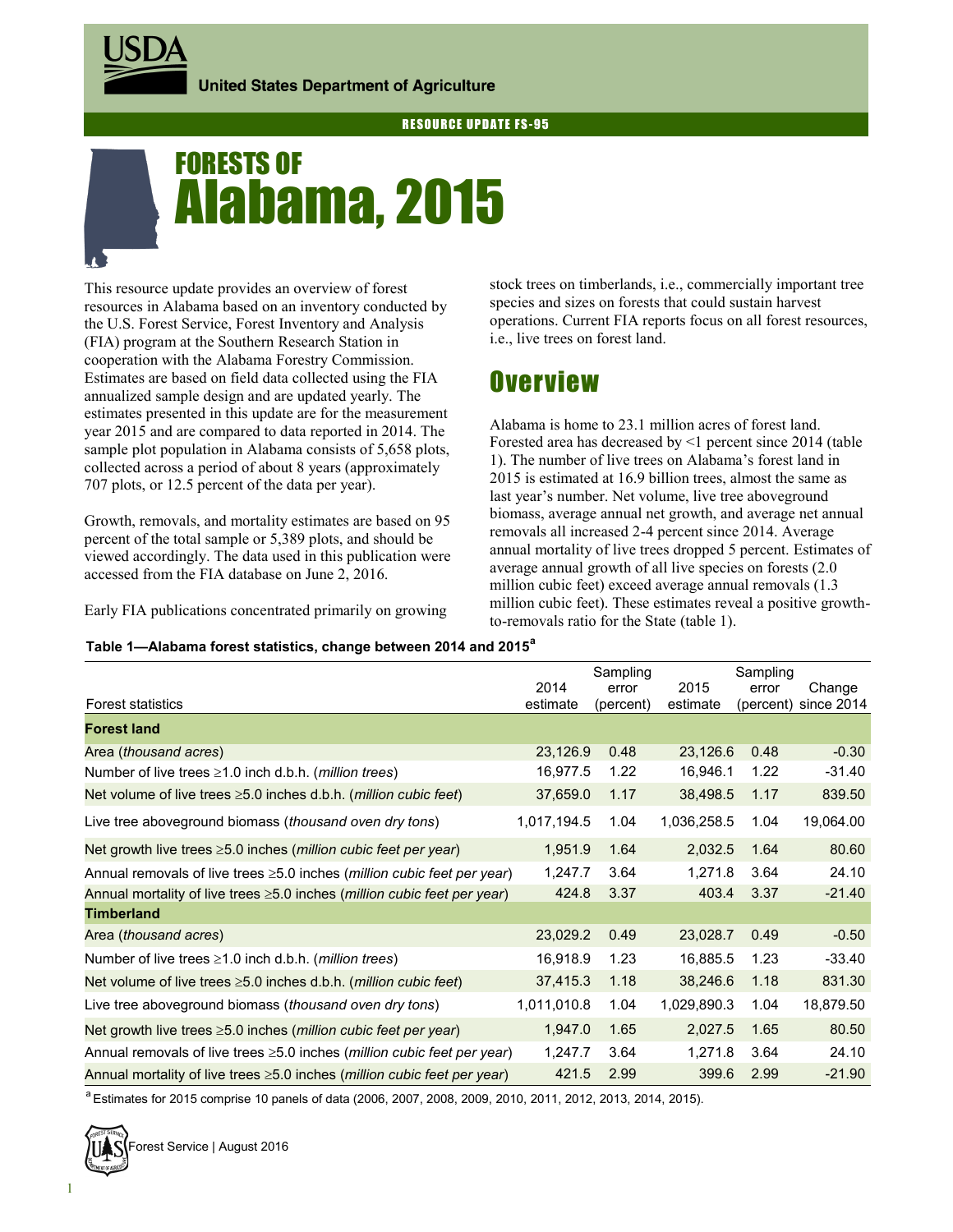## Forest Area

Alabama is divided into six survey units (fig. 1). The total of forested land in all of the survey units is  $23.1 \pm 0.11$ million acres, and forests occupy 69 percent of the land area in the State. The Southeast survey unit supports more forest acres than any other unit (6.4 million acres) and is 71 percent forested (fig. 2). The North Central unit is ranked second, with 4.4 million acres of forests occupying 69 percent of the region's land area. The Southwest North and West Central units are more densely forested, with 86 percent and 80 percent of their total land area in forest, respectively, but with fewer total forest acres (3.7 million and 3.5 million acres). The North unit has the least amount of forest area and lowest forest density, as its 2.2 million acres of forests occupy less than one-half (49 percent) of the region's land area.

The variation in Alabama's forest types is shown in figure 3. Loblolly-shortleaf pine is the predominant type in the State, accounting for over one-third of all forests. Oakhickory is the second most recorded forest type in 2015, representing almost 31 percent of the forest base. Oak-pine and oak-gum-cypress account for 12.9 percent and 9.3 percent, respectively. Longleaf-slash, elm-ash-cottonwood, and other hardwoods and softwoods each represent < 5 percent of the total forest land base.



Figure 1—Forest survey units in Alabama by county. North Alabama in the fall. (photo by Andrew J. Hartsell)



Figure 2—Total land area (minus census water) in Alabama, by land class and survey unit, 2015.



Figure 3—Distribution of forest-type groups in Alabama's forests, 2015.

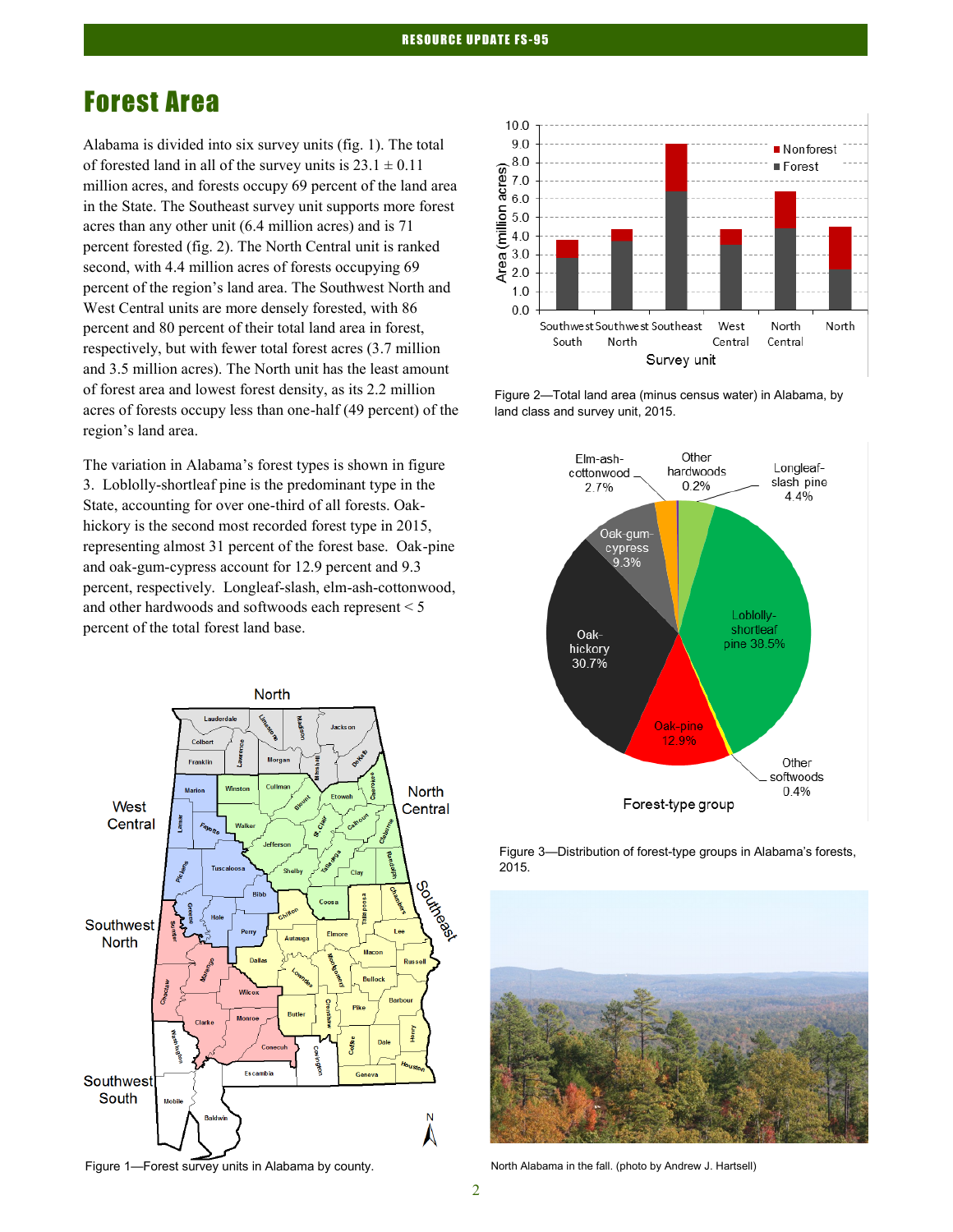### Volume, Biomass, and Trends

Crews recorded 116 species (including unknowns collected to the genus level) on Alabama forest land in the measurement years included in the 2015 dataset. Loblolly pine (*Pinus taeda*), sweetgum (*Liquidambar styraciflua*), water oak (*Quercus nigra*), red maple (*Acer rubrum*), and yellow-poplar (*Liriodendron tulipifera*) are the most numerous species in Alabama (table 2). Though the loblolly-shortleaf pine forest-type group accounts for 38.5 percent of Alabama's live tree volume, hardwoods are still dominant overall. Fifty-five percent of Alabama's 38.5 million cubic feet of live tree volume is in hardwood species.

Except for annual softwood growth, which has steadily increased, all measures of annual growth, removals, and mortality of both softwoods and hardwoods have remained stable since 2010 (fig. 4). Average annual estimates of hardwood growth, removals, and mortality have all slightly increased but the degree of these changes are not out of line with natural variation. These trends may become significant if they continue into the future. Mortality of softwoods has been on a steady decline since 2010.

Focusing on planted southern yellow pine volume, here defined as volume of shortleaf (*P. echinata*), slash (*P. elliottii*), longleaf (*P. palustris*), loblolly, and Virginia pine (*P. virginiana*) trees, net volume on forest land continues to increase, up from 4.5 billion cubic feet in 2000 to 8.9 billion in 2015 (fig. 5). With the exception of the 6-10 year class, all age classes generally have more volume in them than in



wood and hardwood species in Alabama, 2010-2015.

| Table 2-Number and volume of all-live trees (top 15 |  |
|-----------------------------------------------------|--|
| species), Alabama 2015                              |  |

| Species (common name)            | <b>Number</b>   | <b>Volume</b>     |
|----------------------------------|-----------------|-------------------|
|                                  | (million trees) | (million $ft^3$ ) |
| Loblolly pine                    | 3,697.4         | 14,460.7          |
| Sweetgum                         | 2,304.4         | 2,984.1           |
| Water oak                        | 1,253.8         | 2,132.1           |
| Red maple                        | 1,069.0         | 672.0             |
| Yellow-poplar                    | 545.5           | 2,064.0           |
| Blackgum                         | 493.9           | 627.4             |
| Flowering dogwood                | 419.5           | 35.8              |
| Laurel oak                       | 403.6           | 590.7             |
| Sweetbay                         | 388.7           | 507.8             |
| <b>Black cherry</b>              | 368.8           | 200.6             |
| American hornbeam,<br>musclewood | 360.9           | 76.9              |
| White oak                        | 343.4           | 1,527.6           |
| Winged elm                       | 329.8           | 155.4             |
| Mockernut hickory                | 291.0           | 515.4             |
| Virginia pine                    | 264.4           | 518.6             |



Figure 5—Distribution of planted southern yellow pine cubic foot volume on Alabama's forest lands, 2000, 2005, 2010, and 2015.

previous inventories. The difference in the 6-10 year age class is negligible and statistically insignificant. Figure 4—Net annual growth, removals, and mortality for soft-